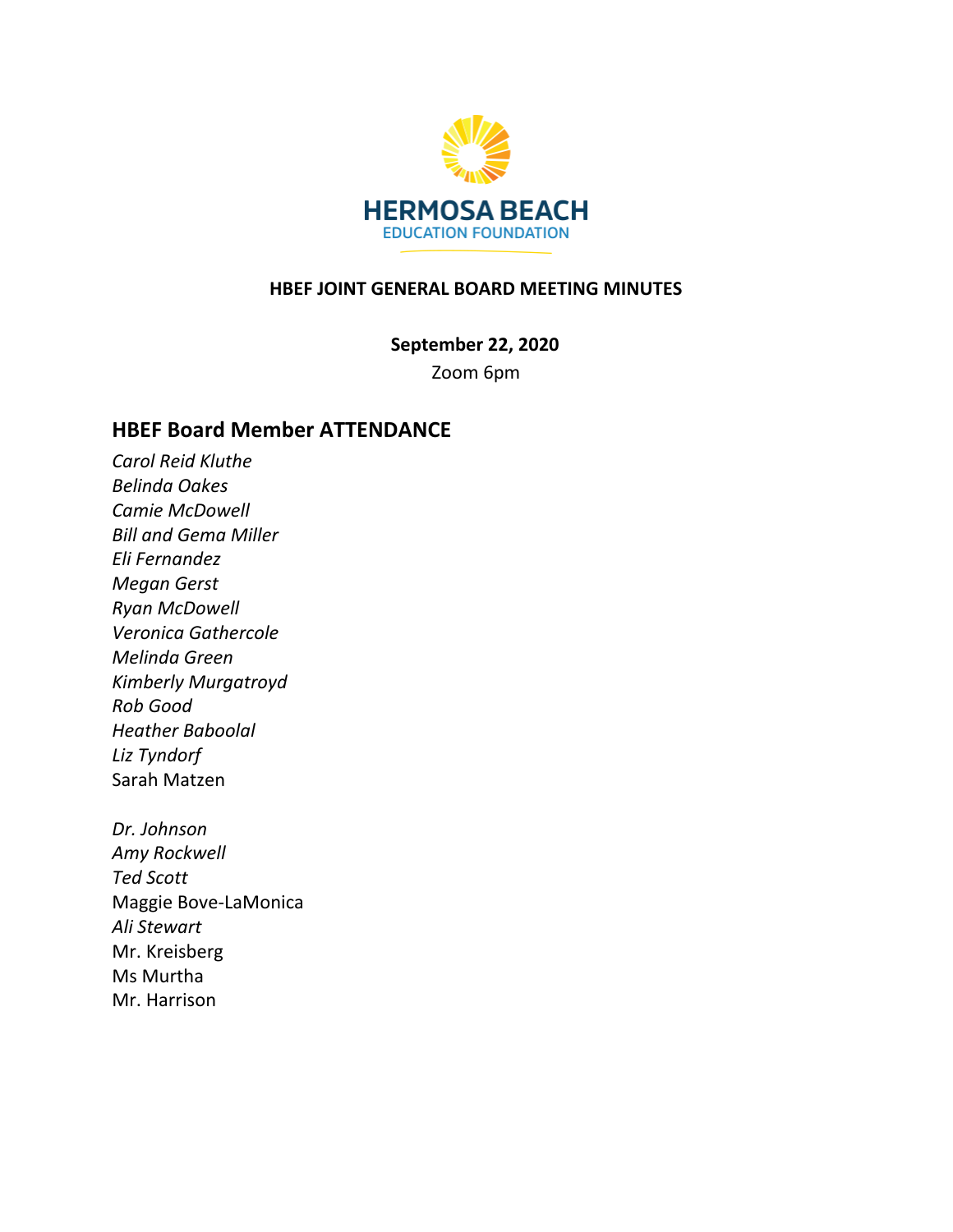# **Call to Order 7:05pm**

Approval of June 25, 2020 Minutes - Liz Tyndorf made a motion to approve. Kim Murgatroyd made a second motion to approve

## **HBEF Executive Board Reports**

President Carol Kluthe

- SKECHERS raised 180K through 9/30; all things considered. We had 52 thrive/benefactors vs 55 last year, and more came in after October exceeding the number from last year
- Heather Baboolal gave a summary of cohort participation. Majority in K-2nd grade. Middle school gave in about a 3rd of contributions for Fall Giving

#### Treasurer Belinda Oakes

- Briefed Current Status Annual is done 12%, with matching is more like 9% compared to last year
- Net revenue down 6% from last year
- We received 12K from Nolan foundation (from last year)

Sponsorship Megan Gerst

- Survey was sent out to sponsors. Positive feedback regarding their levels of sponsorship even though HoH will not be held live
- Updating benefits and tears to get out to all sponsors; also adding new potential sponsors

Annual Giving Kate Bruning

● In search of a donor match for Giving Week. Megan reached out to Peter Nolan and others but will follow up

Events Gema Miller & Eli Fernandez

- Skechers sign ups are almost done. Total raised was \$44,520. We had 1268 registrants which is amazing with 1200 students! Big thank you to everyone. Winning class was 5tt grade with 71, 70/22 from Ms Traudt class! Thanks to Mr Scott for all the Daily Dolphin updates. Thanks also for the Superintendent email. Finally, thank you to the organizers of the goodie bag pick ups! We will find out the final amount from Skechers in March
- Eli briefed Gum Tree Santa Photos event. Online approach with original Gum Tree Santa. Photos back by Dec 5th. Last year we had 500 images.
- A request for any ideas on Hearts of Hermosa (i.e. several smaller events)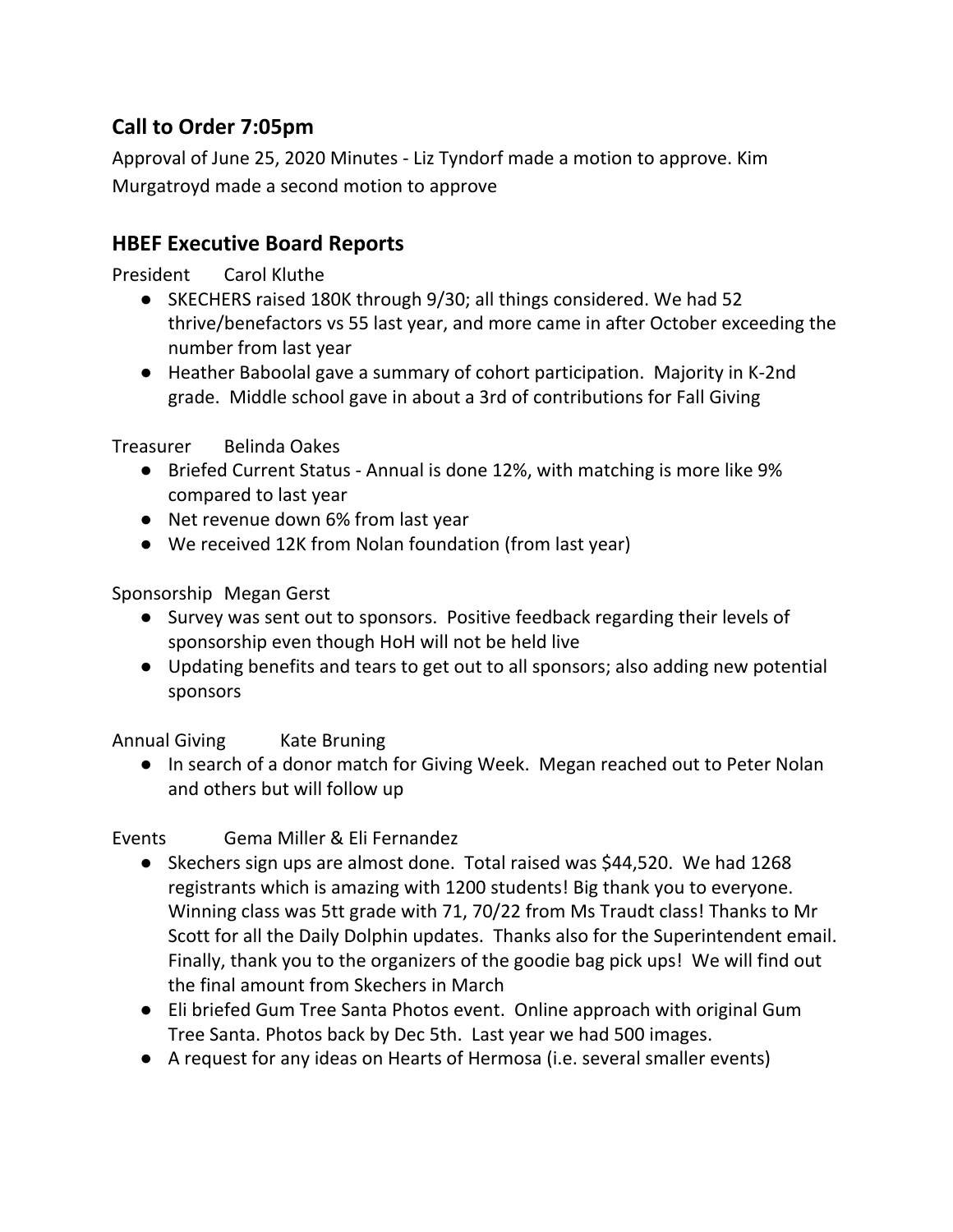Marketing Kimberly Murgatroyd

- Please notify the marketing team and tag our social media account so Kim can promote that.
- Currently promoting Giving Week, Monday SB Pizza and Santa Gum Tree photo
- SKECHERS marketing received a lot of good feedback
- Thanks to Rob Good for updating HBEF LInked In account
- Rob and Carol had a meeting with Suja regarding new ideas and will report once more concrete ideas are started

Investments Ryan McDowell

- Endowment is at a 2.67 million balance at the end of Oct. Which gives 2% return currently. No major changes. Investment committee continues to meet quarterly, next one in Dec 2020
- Endowment ending 12/31 determines the amount to disburse the following year

Operations Melinda Green Nothing to Report

### **HBEF Completed Activities**

Back to School photos for Thrive+ - October 4th Skechers Pier to Pier Walk - October 25, 2020

### **HBEF Board Action**

Not applicable this meeting

### **HBEF Upcoming Events**

Gum Tree Santa Photos - early November Giving Week - December 6-12

### **HVPTO Reports**

### **Other Reports**

- Superintendent Dr. Johnson:
	- TK-2 Reopening Prep email went out to all parents; includes FAQ, a health and safety protocol
	- Commitment form is due Monday Nov 30th; 71 responses already
	- District was able to achieve AM/PM after agreements with PTA
	- Nov 19th at 9:30pm parents questions will be answered